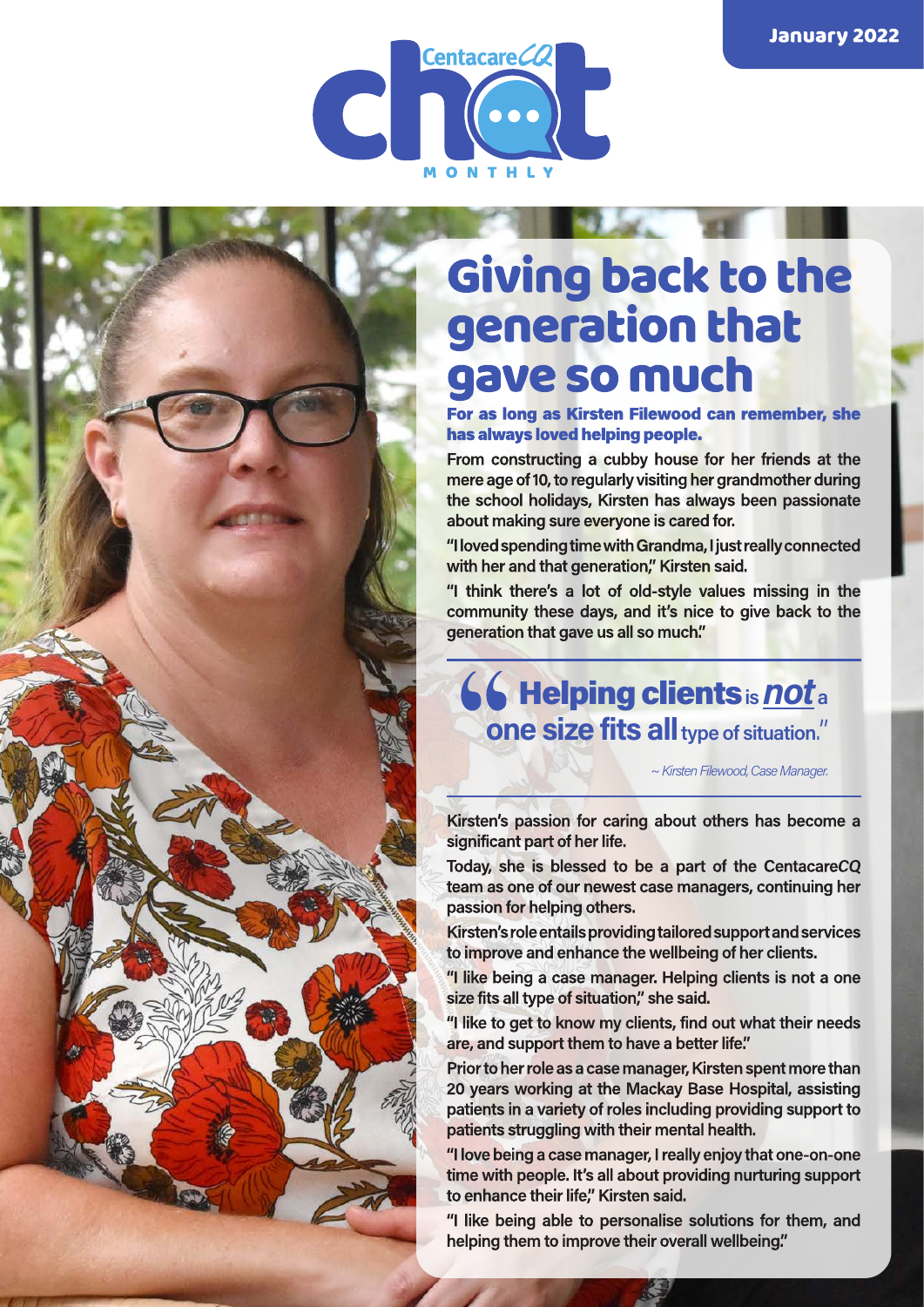## A new year brings new opportunities



#### **Welcome back and Happy New Year to you!**

We have so many exciting things in the pipeline and the team and I are gearing up for a great 2022 ahead.

**In this issue** of Chat Monthly, we introduce you to our new case manager,

**Kirsten Filewood**.

We hope you will join us in wishing Kirsten all the best in her new endeavours, and help us to send a very warm welcome.

Kirsten joined our team in November last year, and as a proud local resident of the Mackay region, she is excited to now be a part of the Centacare*CQ* team.

**In other news,** one of our Family Dispute Resolution Practitioners, **Justine Sturgiss**, attended a seminar about making and updating wills recently.

Justine has been kind enough to share some of her knowledge on the topic with us, so if you haven't thought about your will recently, now could be a perfect time to do so.

**From all of us** here at Centacare*CQ*, we wish you a wonderful and rewarding year.

**Flavia Prospero General Manager Health and Wellbeing Northern Region**

"You actually do have something of value. It might be in the form of superannuation, a car, furniture, special ornaments, jewellery or priceless family heirlooms," Justine said."If you pass away without a will, the law determines who gets these assets from your estate."

#### **How do I get started?**

While the prospect of making a will can be a little daunting at first, Justine said help is available.

"The most important reason to make a will is to make sure that your property is distributed in the way that you would have wished for it to be, after you have passed away," Justine said.

"Getting started is as simple as making an appointment with your lawyer, solicitor, or speaking to your local Public Trustee," she said.

"These people are experts in the field and can provide you with information and the knowledge you need to compile a valid, legally binding will.

# The importance of making & podating your will For many of us, it's something we've

"They can also help you to identify all of your assets and how you would like them to be distributed."



Justine said bringing a trusted friend, or advocate, to your appointment can also help to make you feel more comfortable about discussing your matters.

#### **Updating your will.**

It's important to regularly update your will so that it always correctly reflects your wishes. Your will is a living, breathing document and events that occur in life can easily nullify it.

Justine suggests reviewing your will every 3 to 5 years, or after a particular life event, such as marriage, divorce, the birth of a child or grandchild, or moving homes.

just never gotten around to doing

#### **In fact, according to a recent study by finder.com.au, only 50% of Queenslanders have a will.**

There can be many reasons why someone hasn't made or updated their will. It may have simply slipped their minds, or perhaps they feel like they don't have anything of value worth passing on.

Centacare*CQ* Family Dispute Resolution Practitioner Justine Sturgiss explains that a person's will is the most important document that they will ever make in their life.

#### **What is a will?**

A will is a legal document that directs what happens to your assets after you pass away. Wills offer great flexibility and allow you the opportunity to have your wishes carried out regarding your estate (*property and assets*), money, children and even pets.

Wills can also provide great peace of mind to your loved ones, and reduce conflict at the time of your death.

#### **Why should I make a will?**

One of the most common reasons many people don't have a will is because they believe they don't have or earn anything valuable, which Justine said simply isn't true.